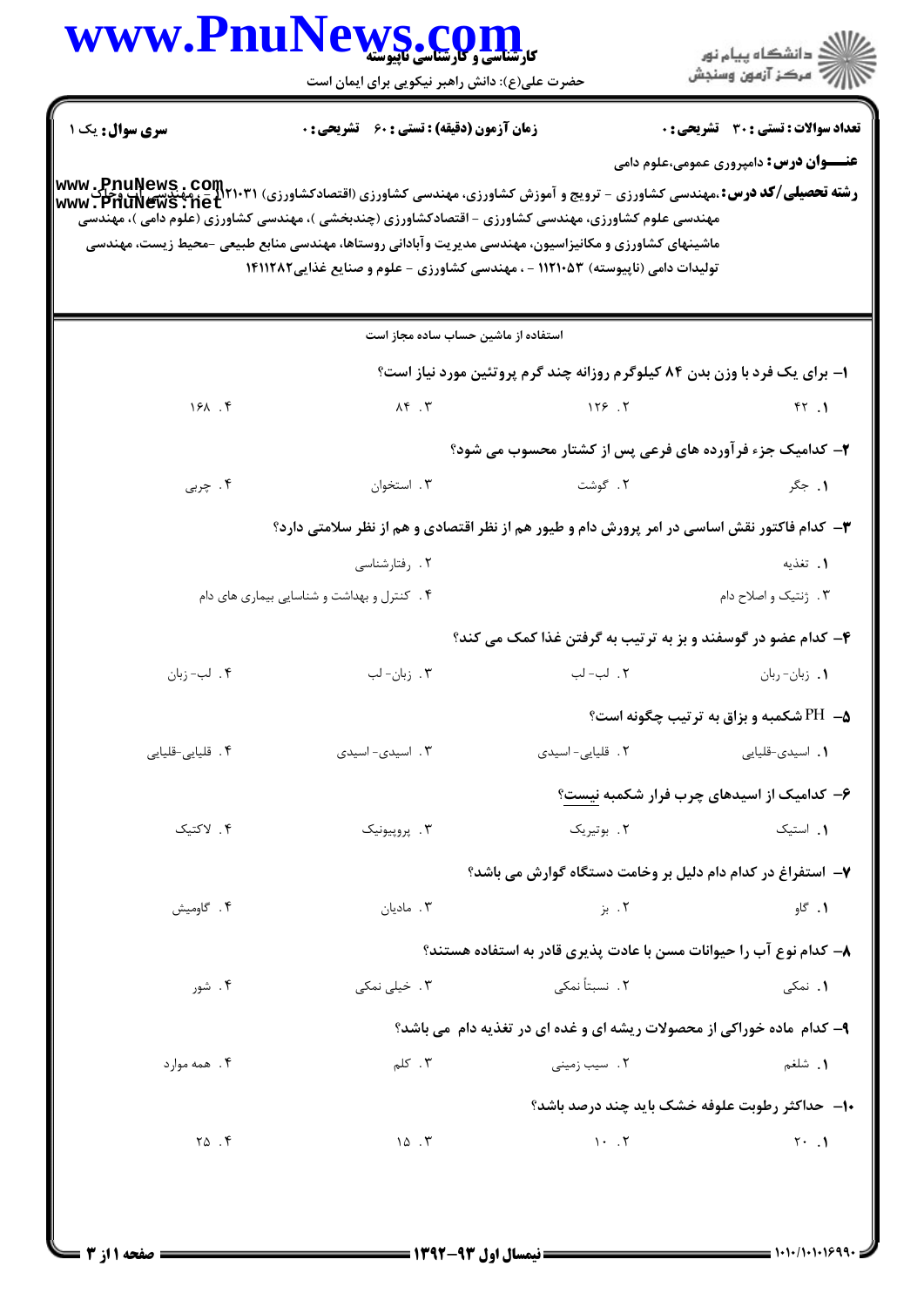|                        | حضرت علی(ع): دانش راهبر نیکویی برای ایمان است                                                                                                                                                                                                                                                                                                                                                                                                               |                                                                                     | رِ آزمون وسنڊش                                      |
|------------------------|-------------------------------------------------------------------------------------------------------------------------------------------------------------------------------------------------------------------------------------------------------------------------------------------------------------------------------------------------------------------------------------------------------------------------------------------------------------|-------------------------------------------------------------------------------------|-----------------------------------------------------|
| سری سوال: ۱ یک         | <b>زمان آزمون (دقیقه) : تستی : 60 ٪ تشریحی : 0</b>                                                                                                                                                                                                                                                                                                                                                                                                          |                                                                                     | تعداد سوالات : تستي : 30 ٪ تشريحي : 0               |
|                        | <b>رشته تحصیلی/کد درس: مه</b> ندسی کشاورزی - ترویج و آموزش کشاورزی، مهندسی کشاورزی (اقتصادکشاورزی) (PnuNews ، COM۲۱۰۳۱<br><b>رشته تحصیلی/کد درس: م</b> هندسی کشاورزی - ترویج و آموزش کشاورزی، مهندسی کشاورزی (اقتصادکشاورزی) (Www ، PhuNews<br>مهندسی علوم کشاورزی، مهندسی کشاورزی – اقتصادکشاورزی (چندبخشی )، مهندسی کشاورزی (علوم دامی )، مهندسی<br>ماشینهای کشاورزی و مکانیزاسیون، مهندسی مدیریت وآبادانی روستاها، مهندسی منابع طبیعی -محیط زیست، مهندسی |                                                                                     | <b>عنـــوان درس:</b> دامپروری عمومی،علوم دامی       |
|                        | تولیدات دامی (ناپیوسته) ۱۱۲۱۰۵۳ - ، مهندسی کشاورزی - علوم و صنایع غذایی۱۴۱۱۲۸۲                                                                                                                                                                                                                                                                                                                                                                              |                                                                                     |                                                     |
|                        |                                                                                                                                                                                                                                                                                                                                                                                                                                                             | 11- تمایل پذیرش به دام نر توسط دام ماده در اثر ترشح کدام هورمون می باشد؟            |                                                     |
| $FSH$ . $\gamma$       | LH $\cdot$ $\mathsf{r}$                                                                                                                                                                                                                                                                                                                                                                                                                                     | ۲. پروژسترون                                                                        | ۰۱ استروژن                                          |
|                        |                                                                                                                                                                                                                                                                                                                                                                                                                                                             | ۱۲– پایان اوولاسیون با آغاز کدام مرحله از سیکل فحلی همزمان است؟                     |                                                     |
| ۰۴ دی استروس           | ۰۳ مت استروس                                                                                                                                                                                                                                                                                                                                                                                                                                                | ۲. استروس                                                                           | ٠١. پرواستروس                                       |
|                        |                                                                                                                                                                                                                                                                                                                                                                                                                                                             | <b>۱۳</b> – فعالیت تخمدان در مرغ بالغ توسط کدام هورمون آغاز می شود؟                 |                                                     |
| $FSH$ . $\mathfrak{f}$ | $LH \cdot \tau$                                                                                                                                                                                                                                                                                                                                                                                                                                             | ۰۲ پروژسترون                                                                        | <b>۱.</b> استروژن                                   |
|                        |                                                                                                                                                                                                                                                                                                                                                                                                                                                             |                                                                                     | <b>۱۴</b> – تعداد کروموزمهای گوسفند(?=۲۱ )کدام است؟ |
| 55.5                   | 9.7                                                                                                                                                                                                                                                                                                                                                                                                                                                         | 55.7                                                                                | $\Delta f$ .                                        |
|                        |                                                                                                                                                                                                                                                                                                                                                                                                                                                             |                                                                                     | 1۵– عامل کدام بیماری، باکتری نیست؟                  |
| ۰۴ سالمونلا            | ۰۳ تب برفکی                                                                                                                                                                                                                                                                                                                                                                                                                                                 | ۰۲ بروسلوز                                                                          | ۰۱ شاربن                                            |
|                        |                                                                                                                                                                                                                                                                                                                                                                                                                                                             |                                                                                     | ۱۶– قدیمی ترین نژاد شیری دنیا کدام است؟             |
| ۴. گرنزی               | ۰۳ ایرشایر                                                                                                                                                                                                                                                                                                                                                                                                                                                  | ۲. هلشتاین                                                                          | ٠١. براون سوئيس                                     |
|                        |                                                                                                                                                                                                                                                                                                                                                                                                                                                             | ۱۷– درصد گوشت به استخوان در کدام نژاد نسبت به سایرین کمتر است؟                      |                                                     |
| ۴. شورت هورن           | ۰۳ سمینتال                                                                                                                                                                                                                                                                                                                                                                                                                                                  | ٢. ليموزين                                                                          | ۱. هرفورد                                           |
|                        |                                                                                                                                                                                                                                                                                                                                                                                                                                                             | ۱۸– کدام نژاد به دنبال فعالیتهای اصلاح نژادی دو سویه شیری و گوشتی به وجود آمده است؟ |                                                     |
| ۴. شورت هورن           | ۰۳ آبریدین آنگوس                                                                                                                                                                                                                                                                                                                                                                                                                                            | ۲. هرفورد                                                                           | ۰۱ شاروله                                           |
|                        |                                                                                                                                                                                                                                                                                                                                                                                                                                                             | ۱۹- سنتز و آزاد سازی شیر به ترتیب توسط کدام هورمون(ها) صورت می پذیرد؟               |                                                     |
|                        | ۲ . اکسی توسین- پرولاکتین                                                                                                                                                                                                                                                                                                                                                                                                                                   |                                                                                     | 1. پرولاکتین-اکسی توسین                             |
|                        | ۰۴ اکسی توسین- اکسی توسین                                                                                                                                                                                                                                                                                                                                                                                                                                   |                                                                                     | ۴ . پرولاكتين- پرولاكتين                            |
|                        | <b>۲۰</b> ـ شما چه نسبتای از کنسانتره به علوفه را در تغذیه گاوهای شیری به ترتیب (از راست به چپ)توصیه میکنید؟                                                                                                                                                                                                                                                                                                                                                |                                                                                     |                                                     |
|                        | $\Delta \cdot - \Delta \cdot \cdot \cdot \cdot \cdot$                                                                                                                                                                                                                                                                                                                                                                                                       | $9 - 5 - 7$                                                                         | $F - 5$                                             |